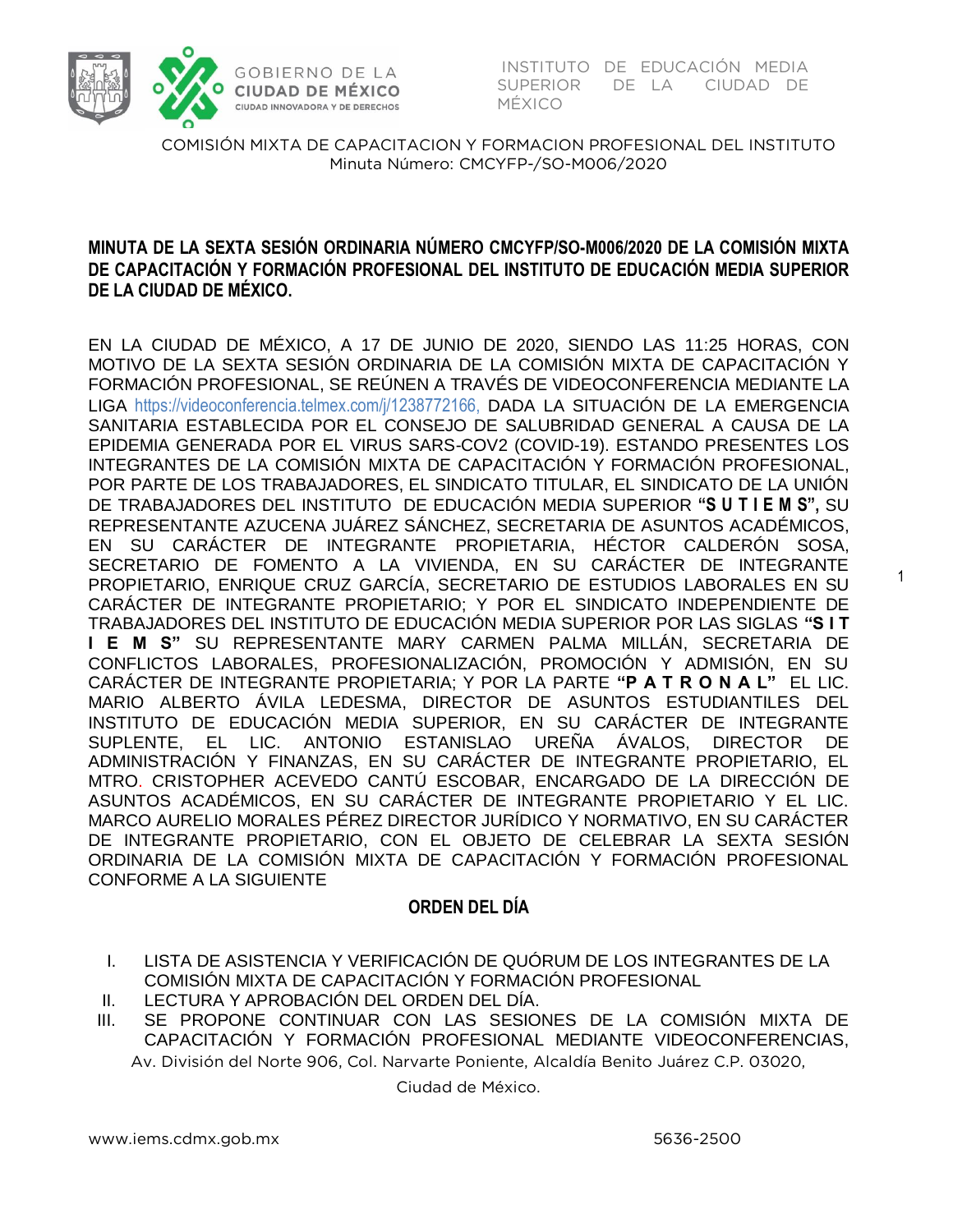

INSTITUTO DE EDUCACIÓN MEDIA<br>SUPERIOR - DE LA - CIUDAD DE MÉXICO

COMISIÓN MIXTA DE CAPACITACION Y FORMACION PROFESIONAL DEL INSTITUTO  $M<sub>1</sub>$  Minutes  $M<sub>2</sub>$  and  $M<sub>2</sub>$  and  $M<sub>2</sub>$  and  $M<sub>2</sub>$  and  $M<sub>2</sub>$ 

 POR MOTIVO DE LA EMERGENCIA SANITARIA REFERIDA AL RUBRO DE ESTE DOCUMENTO.

- IV. SE SOMETE A CONSIDERACIÓN EL DICTAMEN NÚMERO **DIC-IEMS-CMCYFP-005- 2020.**
- V. SE SOMETE A CONSIDERACIÓN DE LA COMISIÓN, ESTABLECER UN CORREO INSTITUCIONAL DE LA MISMA, PARA LA COMUNICACIÓN VÍA REMOTA DE DOCENTES Y PERSONAL ADMINISTRATIVO, EN EL QUE DEBERÁN ENVIAR DIGITALIZADO EN FORMATO PDF, LAS SOLICITUDES, INCONFORMIDADES, DOCUMENTOS PROBATORIOS Y/O ANEXOS CORRESPONDIENTES.
- VI. LA DIRECCIÓN DE ASUNTOS ACADÉMICOS PRESENTA LA PROPUESTA DE CAPACITACIÓN A DISTANCIA OFERTADA POR LA COSDAC, (SEP).
- VII. ABORDAR LOS TEMAS RELACIONADOS CON EL AÑO SABÁTICO.
- VIII. SE PROPONE FECHA PARA LA CELEBRACIÓN DE LA SÉPTIMA SESIÓN ORDINARIA DE LA COMISIÓN MIXTA DE CAPACITACIÓN Y FORMACIÓN PROFESIONAL.

#### **M I N U T A**

**PRIMERO**. - DE ACUERDO CON LA LISTA DE ASISTENCIA DE LOS INTEGRANTES DE LA COMISIÓN, EXISTE QUÓRUM LEGAL VÁLIDO PARA LLEVAR A CABO LA SEXTA SESIÓN ORDINARIA DE LA COMISIÓN MIXTA DE CAPACITACIÓN Y FORMACIÓN PROFESIONAL.

**SEGUNDO. -** PREVIA LECTURA SE APRUEBA EL ORDEN DEL DÍA PROPUESTO POR LOS INTEGRANTES.

**TERCERO. –** SE APRUEBA CONTINUAR CON LAS SESIONES DE LA COMISIÓN MIXTA DE CAPACITACIÓN Y FORMACIÓN PROMOCIONAL MEDIANTE VIDEOCONFERENCIA A PARTIR DE LA PRESENTE SESIÓN Y HASTA EN TANTO PERMANEZCA LA EMERGENCIA SANITARIA.

**CUARTO.** LOS INTEGRANTES DE LA COMISIÓN MIXTA DE CAPACITACIÓN Y FORMACIÓN PROFESIONAL APRUEBAN EN TODAS Y CADA UNA DE SUS PARTES EL DICTAMEN **DIC-IEMS-CMCYFP-005-2020** PARA TODOS LOS EFECTOS ADMINISTRATIVOS CORRESPONDIENTES.

Av. División del Norte 906, Col. Narvarte Poniente, Alcaldía Benito Juárez C.P. 03020, Ciudad de México.

.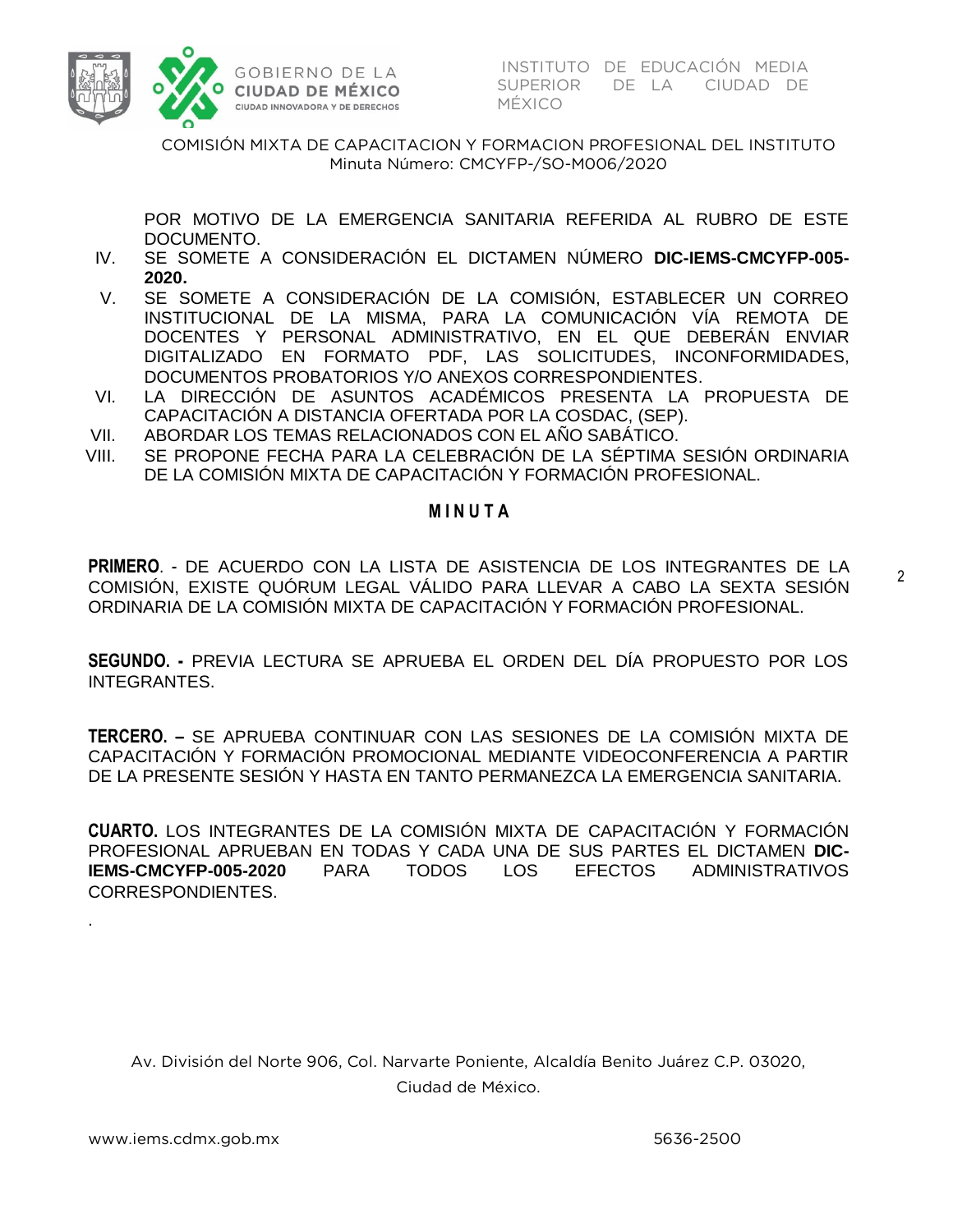

INSTITUTO DE EDUCACIÓN MEDIA SUPERIOR DE LA CIUDAD DE MÉXICO

COMISIÓN MIXTA DE CAPACITACION Y FORMACION PROFESIONAL DEL INSTITUTO  $M<sub>1</sub>$  Minutes  $M<sub>2</sub>$  and  $M<sub>2</sub>$  and  $M<sub>2</sub>$  and  $M<sub>2</sub>$  and  $M<sub>2</sub>$ 

 **QUINTO.-** SE ACUERDA QUE EL CORREO INSTITUCIONAL EMPLEADO COMO MEDIO OFICIAL PARA LA RECEPCIÓN DE DOCUMENTACIÓN DIRIGIDO A LA COMISIÓN MIXTA DE CAPACITACIÓN Y FORMACIÓN PROFESIONAL SEA [cmcyfp@iems.edu.mx,](mailto:cmcyfp@iems.edu.mx) DURANTE EL PERIODO EN QUE SE MANTENGA LA EMERGENCIA SANITARIA, ESTE SERÁ EL ÚNICO MEDIO PARA ENVIAR DOCUMENTACIÓN A LA COMISIÓN EN CITA, LAS SOLICITUDES, INCONFORMIDADES , DOCUMENTACIÓN PROBATORIA Y/O ANEXOS CORRESPONDIENTES DEBERÁN SER ENVIADOS EN FORMATO PDF, LEGIBLE DE LA DOCUMENTACIÓN ORIGINAL.

**SEXTO.-** LA DIRECCIÓN DE ASUNTOS ACADÉMICOS PRESENTÓ LA OFERTA EDUCATIVA DE LA COSDAC, SEP, PARA CAPACITACIÓN DEL PERSONAL DOCENTE, A TRAVÉS DE LA PÁGINA [http://registro.desarrolloprofesionaldocente.sems.gob.mx](http://registro.desarrolloprofesionaldocente.sems.gob.mx/) Y LA PRESENTACIÓN SUBIDA AL PORTAL DEL INSTITUTO [https://iems.cdmx.gob.mx/storage/app/media/capacitacion\\_distancia\\_sep\\_ems\\_cosdac.pdf](https://iems.cdmx.gob.mx/storage/app/media/capacitacion_distancia_sep_ems_cosdac.pdf) .

**SÉPTIMO.-** CON RELACIÓN A LOS DOCENTES QUE SE ENCUENTRAN DISFRUTANDO DEL AÑO SABÁTICO Y QUE NO ENTREGARON EL 2º INFORME, SE SOLICITA A LA DIRECCIÓN DE ASUNTOS ACADÉMICOS, LES EMITA UN RECORDATORIO DE ENTREGA, DE CONFORMIDAD CON LA CONVOCATORIA RESPECTIVA, REITERANDO QUE EN CASO DE NO CUMPLIR CON LOS INFORMES, SERÁN ACREEDORES A LA REVOCACIÓN DEL MISMO. SURTIENDO EN ESTE ACTO, LOS EFECTOS DE NOTIFICACIÓN, CONTANDO CON 5 DÍAS HÁBILES PARA REALIZAR LA ENTREGA RESPECTIVA.

**OCTAVO.-** LOS DOCENTES QUE SE ENCUENTREN DISFRUTANDO DEL AÑO SABÁTICO DEBERÁN ENTREGAR EN TIEMPO Y FORMA LOS INFORMES RESTANTES, SIN DILACIÓN Y CON LOS AJUSTES RESPECTIVOS, DERIVADO DE LA EMERGENCIA SANITARIA.

FECHA DE ENTREGA DEL TERCER INFORME: DEL 15 AL 19 DE JUNIO DE 2020.

FECHA DE ENTREGA DEL INFORME FINAL: DEL 14 AL 29 DE SEPTIEMBRE DE 2020.

**NOVENO.-** SE ACUERDA FECHA PARA LA CELEBRACIÓN DE LA SÉPTIMA SESIÓN ORDINARIA DE LA COMISIÓN MIXTA DE CAPACITACIÓN Y FORMACIÓN PROFESIONAL EL **1° DE JULIO DE 2020**, **A LAS 11:00 HRS**. SE ENVIARÁ MEDIANTE CORREO ELECTRÓNICO LA LIGA DE LA VIDEOCONFERENCIA A LOS INTEGRANTES, PREVIO A LA SESIÓN RESPECTIVA.

**DÉCIMO.-** LA DIRECCIÓN DE ADMINISTRACIÓN Y FINANZAS Y LA DIRECCIÓN DE ASUNTOS ACADÉMICOS, EN EL ÁMBITO DE SUS RESPECTIVAS COMPETENCIAS REALIZARÁN LOS ACTOS Y ACCIONES CONDUCENTES A EFECTO DE DAR SEGUIMIENTO EN SUS TÉRMINOS AL DICTAMEN **DIC-IEMS-CMCYFP-005-2020**, ASÍ COMO PARA TODOS LOS EFECTOS ADMINISTRATIVOS CORRESPONDIENTES.

Av. División del Norte 906, Col. Narvarte Poniente, Alcaldía Benito Juárez C.P. 03020,

Ciudad de México.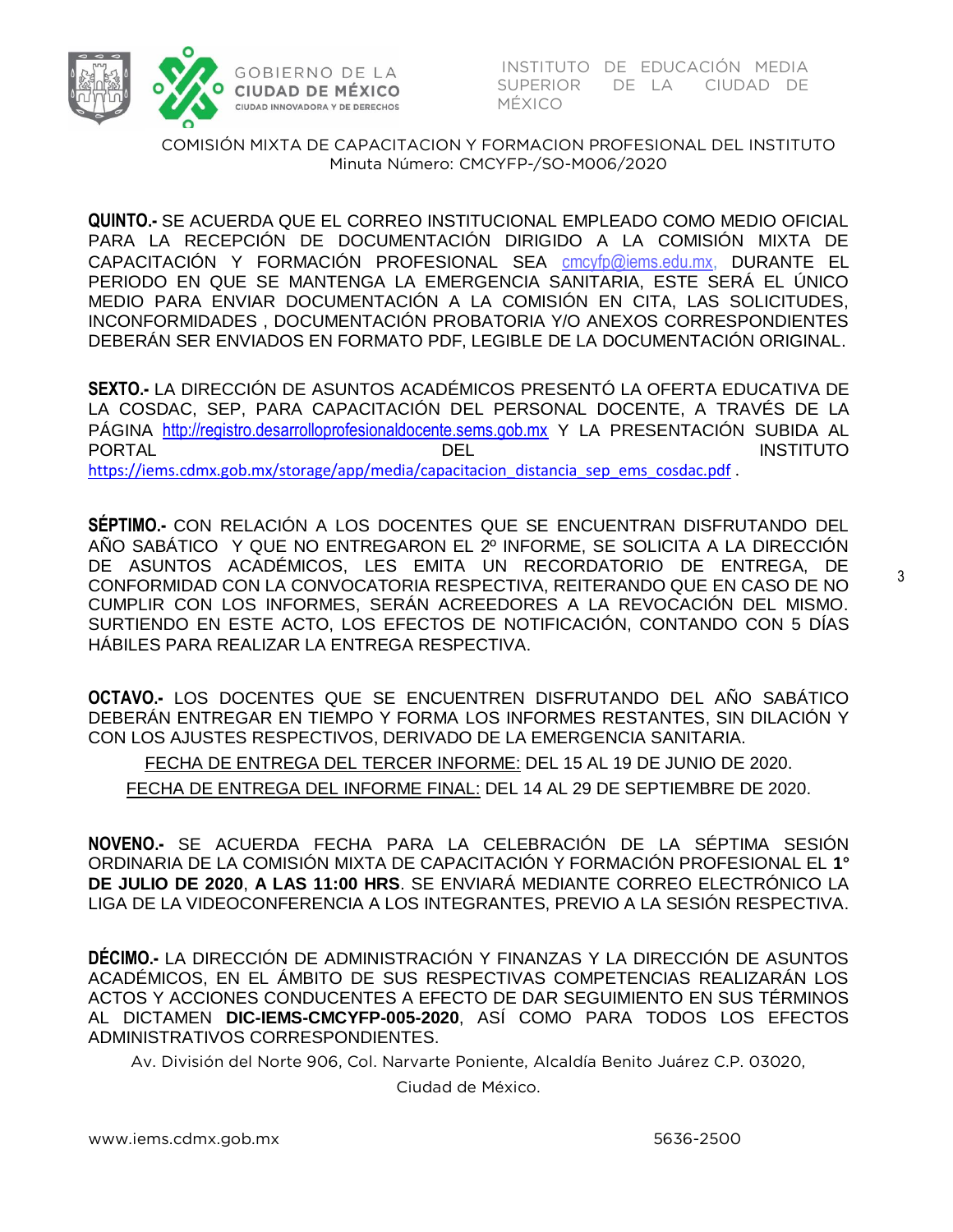

SUPERIOR DE LA CIUDAD DE MÉXICO

COMISIÓN MIXTA DE CAPACITACION Y FORMACION PROFESIONAL DEL INSTITUTO  $M<sub>1</sub>$  Minutes  $M<sub>2</sub>$  and  $M<sub>2</sub>$  and  $M<sub>2</sub>$  and  $M<sub>2</sub>$  and  $M<sub>2</sub>$ 

**DÉCIMO PRIMERO.-** LOS ACUERDOS TOMADOS EN LA PRESENTE SESIÓN, SON VÁLIDOS Y SURTIRÁN SUS EFECTOS LEGALES Y JURÍDICOS EN TÉRMINOS DE LO DISPUESTO POR EL ARTÍCULO TERCERO, PÁRRAFO SÉPTIMO Y OCTAVO DEL "ACUERDO POR EL QUE SE AUTORIZA EL USO DE MEDIOS REMOTOS TECNOLÓGICOS DE COMUNICACIÓN COMO MEDIOS OFICIALES PARA CONTINUAR CON LAS SESIONES DE LOS ÓRGANOS COLEGIADOS EN LAS DEPENDENCIAS, ÓRGANOS DESCONCENTRADOS, ENTIDADES DE LA ADMINISTRACIÓN PÚBLICA Y ALCALDÍAS DE LA CIUDAD DE MÉXICO, CON MOTIVO DE LA EMERGENCIA SANITARIA POR CAUSAS DE FUERZA MAYOR DEL CONSEJO DE SALUD DE LA CIUDAD DE MÉXICO", PUBLICADO EN LA GACETA OFICIAL DE LA CIUDAD DE MÉXICO EL 06 DE ABRIL DE 2020.

**DÉCIMO SEGUNDO. -** AGOTADOS EN SU TOTALIDAD LOS ASUNTOS DEL ORDEN DEL DÍA, LOS INTEGRANTES DE LA COMISIÓN EXPRESARON SU CONSENTIMIENTO SIN MEDIAR ALGÚN VICIO DE LA VOLUNTAD, RESPECTO DE LA MINUTA EMITIDA. LA QUE SURTIRÁ EFECTOS LEGALES A PARTIR DE SU PUBLICACIÓN EN LA PÁGINA OFICIAL DEL INSTITUTO DE CONFORMIDAD CON EL NUMERAL OCTAVO DE LA PRESENTÉ MINUTA, Y LAS FIRMAS AUTÓGRAFAS DE LOS QUE EN EL INTERVINIERON SE ASENTARÁN UNA VEZ TERMINADA LA EMERGENCIA SANITARIA.

**ESTE DOCUMENTO SE FIRMA SIENDO LAS 15:45 HORAS DEL 17 DE JUNIO DE 2020-------------------------- -----------------------------------------------------------------------------------------------------------------------------------------------------**

Av. División del Norte 906, Col. Narvarte Poniente, Alcaldía Benito Juárez C.P. 03020, Ciudad de México.

4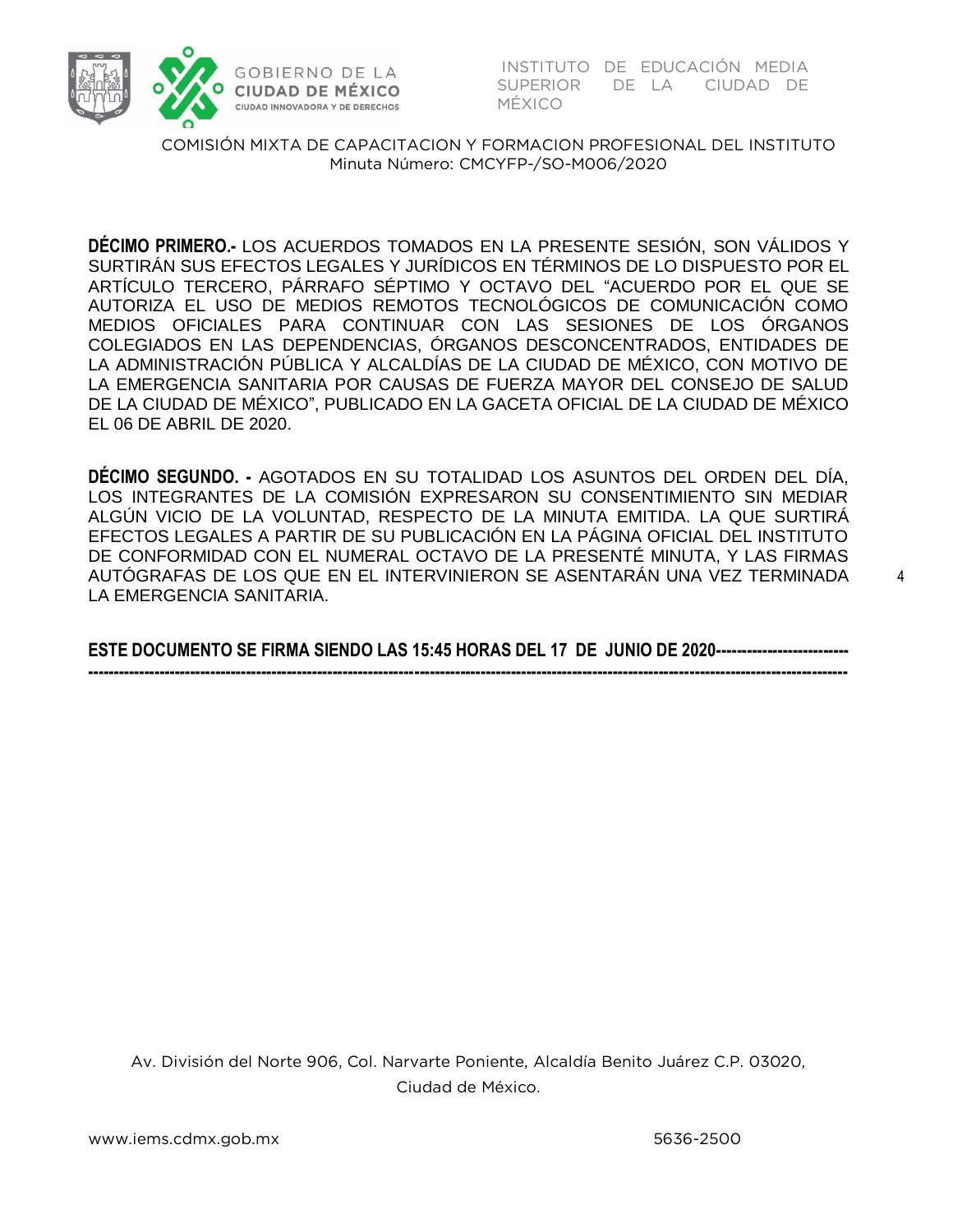

INSTITUTO DE EDUCACIÓN MEDIA<br>SUPERIOR DE LA CIUDAD DE MÉXICO

COMISIÓN MIXTA DE CAPACITACION Y FORMACION PROFESIONAL DEL INSTITUTO  $M<sub>1</sub>$  Minutes  $M<sub>2</sub>$  and  $M<sub>2</sub>$  and  $M<sub>2</sub>$  and  $M<sub>2</sub>$  and  $M<sub>2</sub>$ 

### **FIRMAN LAS PARTES**

# **POR PARTE DE LOS TRABAJADORES DEL IEMS**

# **AZUCENA JUÁREZ SÁNCHEZ**

**MARY CARMEN PALMA MILLÁN**

INTEGRANTE PROPIETARIA SECRETARIO DE ASUNTOS ACADÉMICOS DEL SINDICATO DE LA UNIÓN DE TRABAJADORES DEL INSTITUTO DE EDUCACIÓN MEDIA SUPERIOR (SUTIEMS)

INTEGRANTE PROPIETARIA SECRETARIA DE CONFLICTOS LABORALES, PROFESIONALIZACIÓN, PROMOCIÓN Y ADMISIÓN DEL SINDICATO INDEPENDIENTE DE TRABAJADORES DEL INSTITUTO DE EDUCACIÓN MEDIA SUPERIOR (SITIEMS)

# **HÉCTOR CALDERÓN SOSA ENRIQUE CRUZ GARCÍA**

INTEGRANTE PROPIETARIO SECRETARIO DE FOMENTO A LA VIVIENDA DEL SINDICATO DE LA UNIÓN DE TRABAJADORES DEL INSTITUTO DE EDUCACIÓN MEDIA SUPERIOR (SUTIEMS)

INTEGRANTE PROPIETARIO SECRETARIO DE ESTUDIOS LABORALES DEL SINDICATO DE LA UNIÓN DE TRABAJADORES DEL INSTITUTO DE EDUCACIÓN MEDIA SUPERIOR (SUTIEMS)

Av. División del Norte 906, Col. Narvarte Poniente, Alcaldía Benito Juárez C.P. 03020, Ciudad de México.